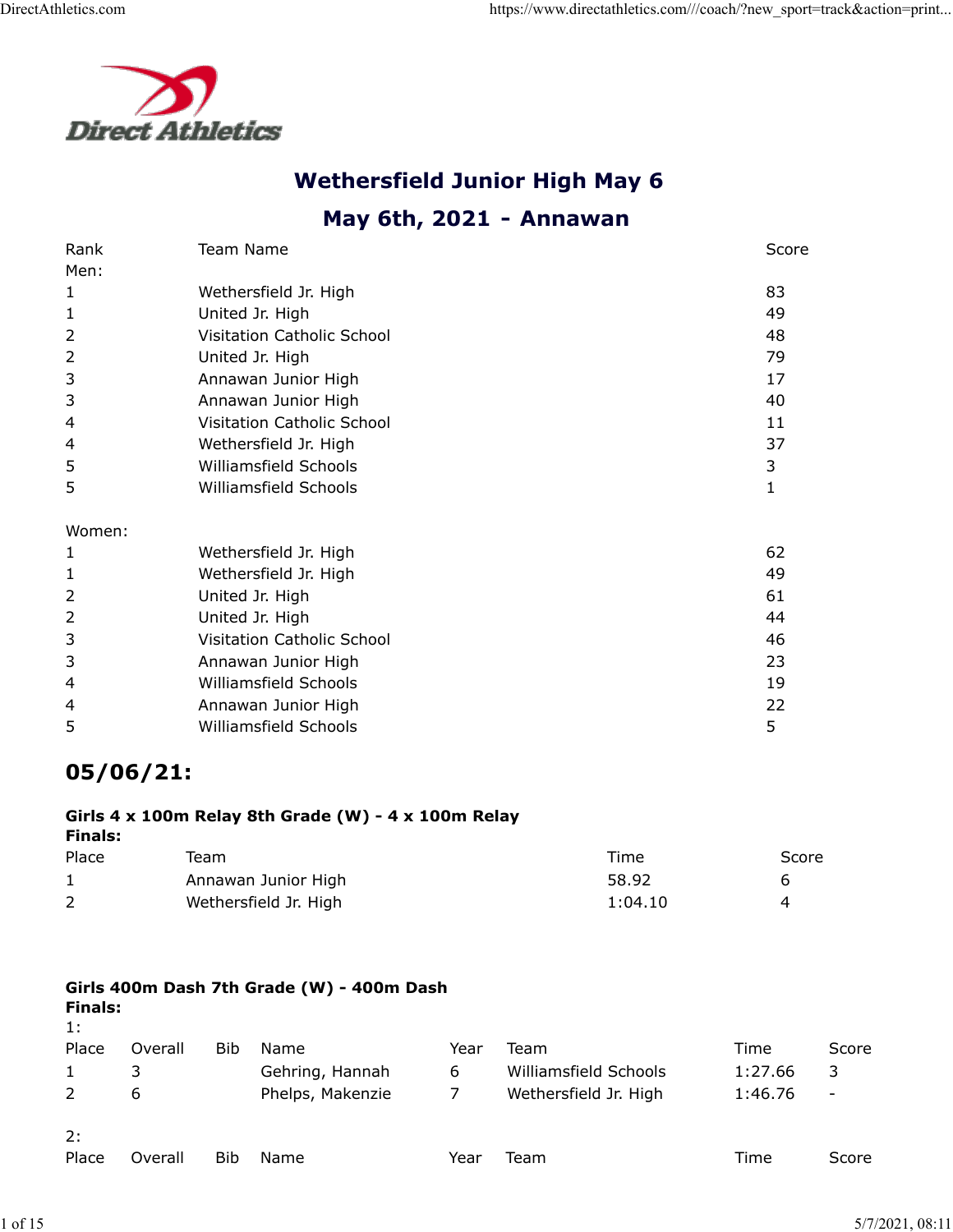| $\mathbf{1}$ |   | Burns, Delany     |   | United Jr. High       | 1:13.78 | b                        |
|--------------|---|-------------------|---|-----------------------|---------|--------------------------|
| <sup>2</sup> |   | Rodriguez, Leslie | b | United Jr. High       | 1:13.93 | 4                        |
|              | 4 | Frank, Avery      | b | Annawan Junior High   | 1:28.05 |                          |
| 4            | 5 | Rogers, Adrienne  |   | Williamsfield Schools | 1:41.66 |                          |
| .5.          |   | Ingle, Adley      |   | Williamsfield Schools | 1:53.66 | $\overline{\phantom{a}}$ |

#### **Boys 110m Hurdles 7th Grade (M) - 110m Hurdles Finals:**

| Overall | Bib | Name                  |      | Year | Team                  | Time                                                                                                                              | Score                    |
|---------|-----|-----------------------|------|------|-----------------------|-----------------------------------------------------------------------------------------------------------------------------------|--------------------------|
| 5       |     | Galbraith, Kruz       |      | 6    | Wethersfield Jr. High | 25.63                                                                                                                             |                          |
|         |     | Jones-MItchell, Kadyn |      | 6    | Williamsfield Schools | 28.81                                                                                                                             |                          |
| 8       |     | Sundeen, Evan         |      |      | Wethersfield Jr. High | 29.48                                                                                                                             | $\overline{\phantom{0}}$ |
|         |     |                       |      |      |                       |                                                                                                                                   |                          |
| Overall | Bib | Name                  | Year |      |                       | Time                                                                                                                              | Score                    |
| 1       |     | Pullens, Tysean       | 7    |      |                       | 21.46                                                                                                                             | 6                        |
| 2       |     | Novak, Brayden        | 6    |      |                       | 23.32                                                                                                                             | 4                        |
| 3       |     | Kendall, Robert       | 6    |      |                       | 24.11                                                                                                                             | 3                        |
| 4       |     | Barron, Alex          | 5    |      |                       | 25.38                                                                                                                             | 2                        |
| 6       |     | Verstraete, Cash      | 6    |      |                       | 27.55                                                                                                                             |                          |
|         |     |                       |      |      |                       | Team<br>United Jr. High<br>Wethersfield Jr. High<br>United Jr. High<br><b>Visitation Catholic School</b><br>Wethersfield Jr. High |                          |

## **Boys Shot Put 7th Grade (M) - Shot Put Finals:**

| Place          | Overall | Bib | Name                  | Year | <b>Team</b>                       |    | Distance   | Score                        |
|----------------|---------|-----|-----------------------|------|-----------------------------------|----|------------|------------------------------|
| 1              | 1       |     | Bond, Myles           | 6    | Wethersfield Jr. High             |    | $0'$ 9.53" | 6                            |
| 2              | 2       |     | Jenks, Nolan          | 7    | United Jr. High                   | 0' | 8.76"      | 4                            |
| 3              | 3       |     | DeValkeneare, Ayden   | 7    | Wethersfield Jr. High             | 0' | 8.2"       | 3                            |
| 4              | 4       |     | Rosenow, Ryan         | 7    | Annawan Junior High               | 0' | 7.82"      | 2                            |
| 5              | 5       |     | Leffler, Ian          |      | United Jr. High                   | 0' | 7.38"      | 1                            |
| 6              | 7       |     | Specht, Kasen         | 6    | Annawan Junior High               | 0' | 6.25"      | $\qquad \qquad \blacksquare$ |
| 7              | 9       |     | Martinez, Jesus       | 6    | <b>Visitation Catholic School</b> | 0' | 5.8"       |                              |
| 8              | 10      |     | DeSplinter, Wyatt     | 7    | Annawan Junior High               | 0' | 5.38"      |                              |
|                |         |     |                       |      |                                   |    |            |                              |
|                |         |     |                       |      |                                   |    |            |                              |
| 2:             |         |     |                       |      |                                   |    |            |                              |
| Place          | Overall | Bib | Name                  | Year | Team                              |    | Distance   | Score                        |
| 1              | 6       |     | Jones-MItchell, Kadyn | 6    | Williamsfield Schools             | 0' | 6.39"      |                              |
| $\overline{2}$ | 8       |     | Specht, Ryder         | 6    | Annawan Junior High               | O' | 6.06"      |                              |
| 3              | 10      |     | Olson, Carter         | 6    | United Jr. High                   | 0' | 5.38"      | $\overline{\phantom{a}}$     |
| 4              | 12      |     | Slover, Leeam         | 6    | <b>Visitation Catholic School</b> | 0' | 5.34"      |                              |
| 5              | 13      |     | Lopez, Roy            | 5    | <b>Visitation Catholic School</b> | 0' | 4.87"      |                              |
| 6              | 14      |     | Seiden, Layne         | 6    | Wethersfield Jr. High             | 0' | 4.84"      |                              |
| 7              | 15      |     | Nichols, Reid         | 5    | <b>Visitation Catholic School</b> | 0' | 4.62"      |                              |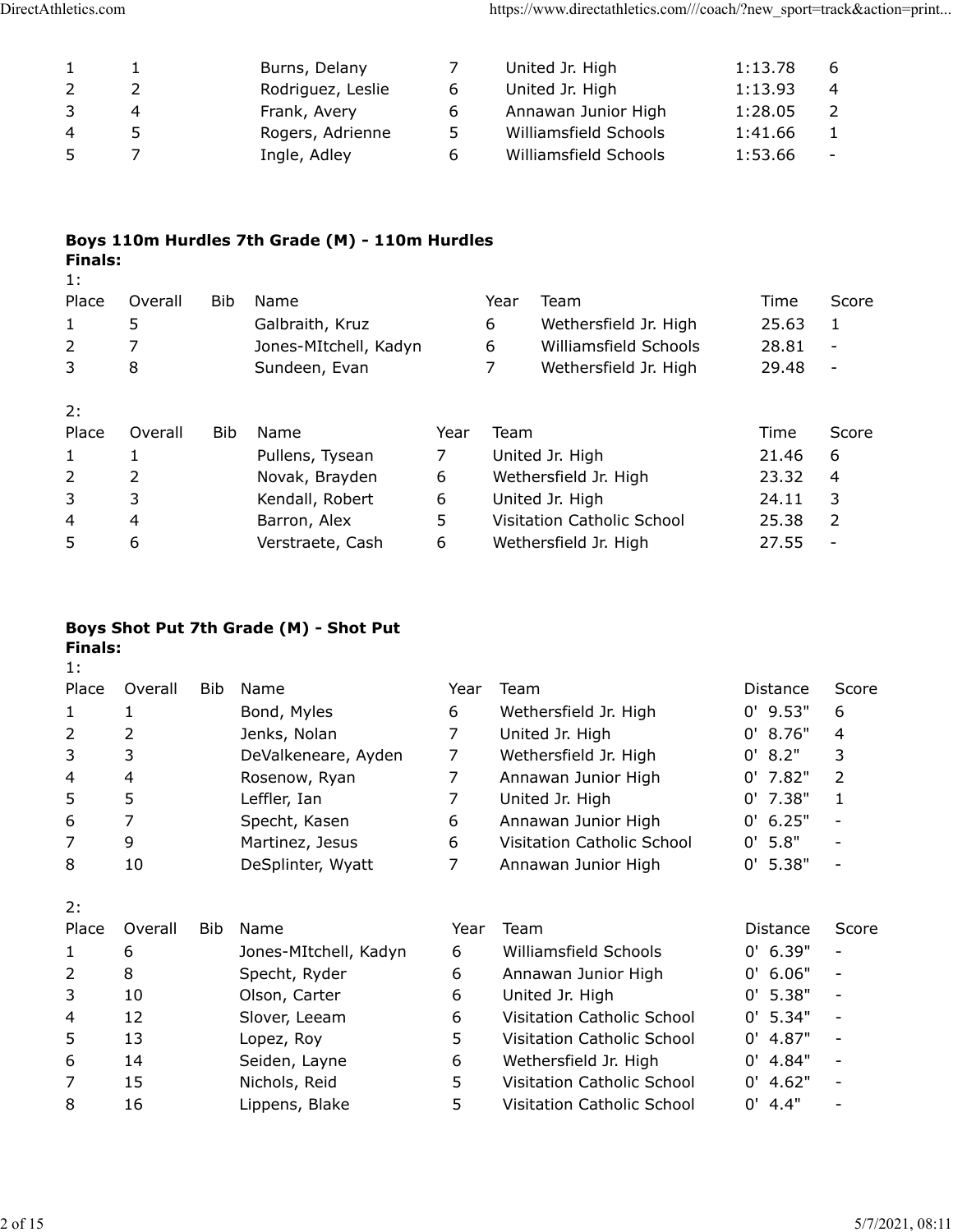#### **Girls 100m Dash 8th Grade (W) - 100m Dash Finals:**

| Place          | Bib | Name             | Year | Team                  | Time  | Score |
|----------------|-----|------------------|------|-----------------------|-------|-------|
| $\mathbf{1}$   |     | Austin, Emma     | 8    | United Jr. High       | 14.09 | 6     |
| 2              |     | VanOpdorp, Bella | 8    | Annawan Junior High   | 14.56 | 4     |
| 3              |     | Manning, Haven   | 8    | Williamsfield Schools | 14.92 | 3     |
| $\overline{4}$ |     | Vincent, Kendall | 8    | Wethersfield Jr. High | 15.16 |       |
| 5              |     | Hasten, Jacey    | 8    | United Jr. High       | 15.60 |       |
| 6              |     | Franklin, Leah   | 8    | Wethersfield Jr. High | 16.10 |       |
| 7              |     | Taylor, Jillian  | 8    | Wethersfield Jr. High | 16.87 |       |

## **Girls High Jump Start 3'8" 7th Grade (W) - High Jump Finals:**

| Place        | Bib | Name             | Year | Team                       | Distance   | Score    |
|--------------|-----|------------------|------|----------------------------|------------|----------|
| $\mathbf{1}$ |     | Vargas, Isabelle | 6    | Visitation Catholic School | $4'$ $2''$ | <b>b</b> |
| 2            |     | Nelson, Natalie  |      | Wethersfield Jr. High      | 4' በ"      | 4        |
| 3            |     | Anderson, Camryn |      | Wethersfield Jr. High      | 3' 8''     |          |

#### **Girls Discus Throw 8th Grade (W) - Discus Throw Finals:**

| гшаіэ; |     |                  |      |                       |             |       |
|--------|-----|------------------|------|-----------------------|-------------|-------|
| Place  | Bib | <b>Name</b>      | Year | Team                  | Distance    | Score |
|        |     | Vincent, Kendall |      | Wethersfield Jr. High | 62' 0"      | h     |
|        |     | Penn, Alayna     |      | United Jr. High       | $46'$ $6''$ |       |

#### **Girls Discus Throw 7th Grade (W) - Discus Throw Finals:**

| Place          | Bib | Name              | Year | Team                       | <b>Distance</b> | Score |
|----------------|-----|-------------------|------|----------------------------|-----------------|-------|
| $\mathbf{1}$   |     | Cabada, Abigail   | 7    | Wethersfield Jr. High      | 43' 11"         | 6     |
| <sup>2</sup>   |     | Peart, Wavelynn   |      | Wethersfield Jr. High      | $41'$ $4"$      | 4     |
| 3              |     | Looney, Addison   |      | Wethersfield Jr. High      | 41' 0"          |       |
| $\overline{4}$ |     | Schiltz, Brooklyn | 7    | Visitation Catholic School | $40'$ 2"        | 3     |
| $\overline{4}$ |     | Senteney, Laura   |      | Wethersfield Jr. High      | 40' 2"          |       |
| 6              |     | Anderson, Camryn  |      | Wethersfield Jr. High      | $37'$ $7''$     |       |
| 7              |     | Landwehr, Lucy    | 5    | Visitation Catholic School | 33' 8"          |       |
| 8              |     | Hinton, Elizabeth |      | United Jr. High            | $33'$ $7''$     |       |

## **Girls High Jump Start 4'0'' 8th Grade (W) - High Jump Finals:**

| Place | Bib | Name            | Year | Team                  | Distance   | Score |
|-------|-----|-----------------|------|-----------------------|------------|-------|
|       |     | Dickens, Alevia |      | Wethersfield Jr. High | 4' 2"      |       |
|       |     | Nelson, Emersyn |      | Wethersfield Jr. High | $4'$ $2''$ |       |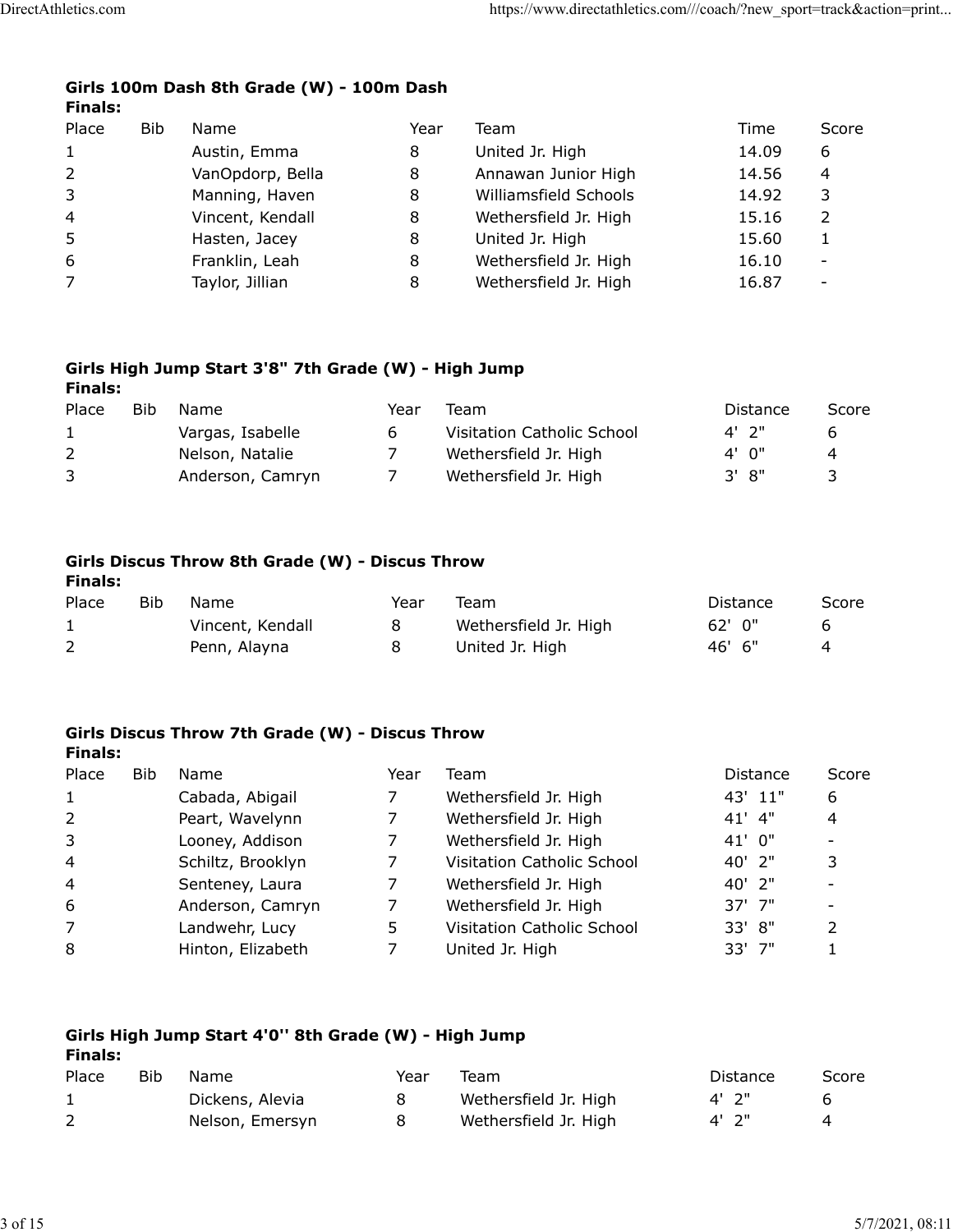**Finals:**

#### **Girls 4 x 200m Relay 8th Grade (W) - 4 x 200m Relay Finals:**

| Team                  | Time    | Score |
|-----------------------|---------|-------|
| Wethersfield Jr. High | 2:17.78 | b     |
| United Jr. High       | 2:20.04 | ⊿     |
|                       |         |       |

#### **Boys Triple Jump 8th Grade (M) - Triple Jump Finals:**

| Bib | Name          | Year | Team                  | Distance | Score    |
|-----|---------------|------|-----------------------|----------|----------|
|     | Keane, Kellyn |      | Wethersfield Jr. High | $28'$ 2" |          |
|     | Rash, Castin  |      | Wethersfield Jr. High |          |          |
|     |               |      |                       |          | 28' 0.5" |

## **Boys 1600m Run 8th Grade (M) - 1,600m Run**

| Place        | <b>Bib</b> | Name           | Year | Team                | Time    | Score |
|--------------|------------|----------------|------|---------------------|---------|-------|
| $\mathbf{1}$ |            | Shrum, Karson  |      | Annawan Junior High | 5:35.75 | b     |
| 2            |            | Hannam, Landon | 8    | United Jr. High     | 6:23.21 | 4     |
| 3            |            | Ott, Isaac     |      | United Jr. High     | 6:33.49 |       |

#### **Boys 4 x 400m Relay 7th Grade (M) - 4 x 400m Relay Finals:**

| Time    | Score |
|---------|-------|
| 5:07.14 | 6     |
| 5:20.84 |       |
|         |       |

#### **Girls 1600m Run 7th Grade (W) - 1,600m Run Finals:**

| Place        | <b>Bib</b> | Name              | Year | Team                       | Time    | Score                    |
|--------------|------------|-------------------|------|----------------------------|---------|--------------------------|
| $\mathbf{1}$ |            | Hall, Callie      | 6    | United Jr. High            | 6:52.94 | 6                        |
| 2            |            | Scott, Lana       | 6    | Wethersfield Jr. High      | 6:58.28 | 4                        |
| 3            |            | Clucas, Audrey    | 6    | Visitation Catholic School | 7:08.49 |                          |
| 4            |            | Paxton, Charlotte | 5    | Visitation Catholic School | 7:08.85 |                          |
| 5            |            | Landwehr, Lucy    | 5.   | Visitation Catholic School | 7:09.56 | $\overline{\phantom{a}}$ |

#### **Girls 100m Dash 7th Grade (W) - 100m Dash Finals:**

| Place        | Overall | Bib | Name            | Year | Team                  | Time  | Score          |
|--------------|---------|-----|-----------------|------|-----------------------|-------|----------------|
| $\mathbf{1}$ | 13      |     | Garcia, Gracie  | b    | Wethersfield Jr. High | 16.95 | $\sim$         |
|              | 14      |     | Gehring, Hannah | 6    | Williamsfield Schools | 17.35 | $\sim$         |
|              | 16      |     | Ingle, Adley    | b    | Williamsfield Schools | 19.12 | $\overline{a}$ |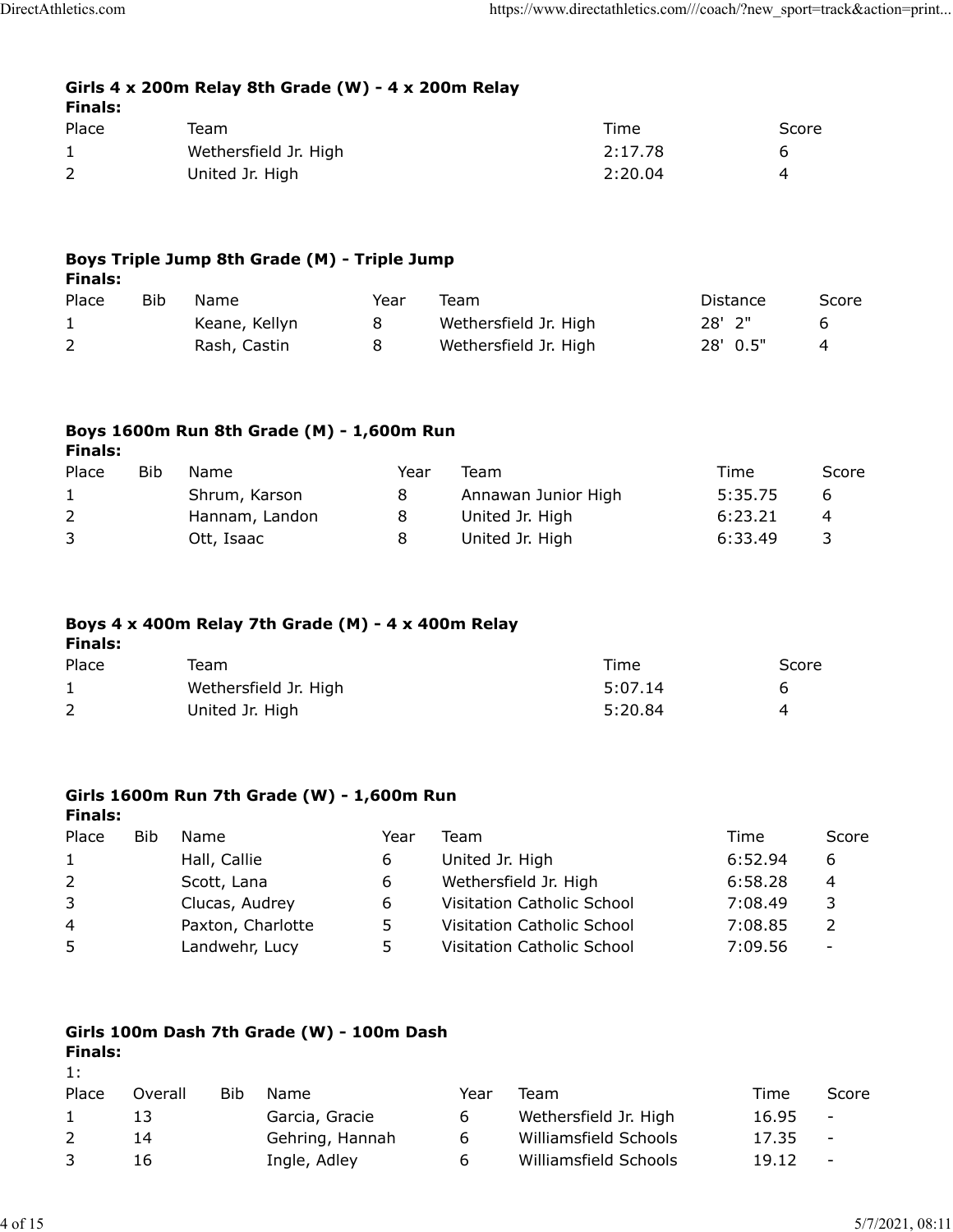| 2:    |         |            |                       |      |                                   |       |       |
|-------|---------|------------|-----------------------|------|-----------------------------------|-------|-------|
| Place | Overall | Bib        | Name                  | Year | Team                              | Time  | Score |
| 1     | 5       |            | VanWinkle, Bailey     | 6    | Visitation Catholic School        | 15.72 | 1     |
| 2     | 9       |            | Guerrero-Lopez, Anahi | 6    | Visitation Catholic School        | 16.63 |       |
| 3     | 10      |            | Maupin, Elaina        | 7    | Annawan Junior High               | 16.78 |       |
| 4     | 11      |            | Nelson, Elyse         | 6    | Wethersfield Jr. High             | 16.84 |       |
| 5     | 12      |            | Cabada, Abigail       | 7    | Wethersfield Jr. High             | 16.85 |       |
| 6     | 15      |            | Welgat, Ellie         | 5    | <b>Visitation Catholic School</b> | 17.78 |       |
|       |         |            |                       |      |                                   |       |       |
| 3:    |         |            |                       |      |                                   |       |       |
|       |         |            |                       |      |                                   |       |       |
| Place | Overall | <b>Bib</b> | Name                  | Year | Team                              | Time  | Score |
| 1     | 1       |            | Samuels, Gia          | 6    | Annawan Junior High               | 14.32 | 6     |
| 2     | 2       |            | Toops, Skylar         |      | United Jr. High                   | 15.04 | 4     |
| 3     | 3       |            | Carman, Katelyn       | 6    | Wethersfield Jr. High             | 15.33 | 3     |
| 4     | 4       |            | Ryan, Addison         | 6    | United Jr. High                   | 15.41 | 2     |
| 5     | 6       |            | Senteney, Laura       | 7    | Wethersfield Jr. High             | 16.03 |       |
| 6     | 7       |            | Vargas, Isabelle      | 6    | Visitation Catholic School        | 16.34 |       |
|       | 8       |            | VanWinkle, Taylor     | 7    | <b>Visitation Catholic School</b> | 16.46 |       |

#### **Girls Triple Jump 8th Grade (W) - Triple Jump Finals:**

| Place | Bib | Name             | Year | Team                  | Distance | Score |
|-------|-----|------------------|------|-----------------------|----------|-------|
|       |     | Vincent, Kendall |      | Wethersfield Jr. High | 27' 4"   |       |
|       |     | Merrick, Ellie   |      | Wethersfield Jr. High | 17' 11"  |       |

#### **Boys High Jump Start 4'4" 8th Grade (M) - High Jump Finals:**

| Place        | Bib | Name.             | Year | Team                       | Distance   | Score |
|--------------|-----|-------------------|------|----------------------------|------------|-------|
| $\mathbf{1}$ |     | Duarte, Alex      | 8    | Visitation Catholic School | $4'$ 10"   |       |
| 2            |     | Landwehr, Irvin   | 8    | Visitation Catholic School | $4'$ $8''$ | 4     |
| 3            |     | Schiltz, Brady    | 8    | Visitation Catholic School | $4'$ 6"    |       |
| 3            |     | Campbell, Amos    | 8    | Visitation Catholic School | $4'$ 6"    |       |
| 3            |     | Thomas, Dontaveon |      | Wethersfield Jr. High      | $4'$ 6"    |       |

#### **Boys 400m Dash 7th Grade (M) - 400m Dash Finals:**

| 1:    |         |     |                   |      |                       |         |                          |
|-------|---------|-----|-------------------|------|-----------------------|---------|--------------------------|
| Place | Overall | Bib | Name              | Year | Team                  | Time    | Score                    |
| 1     |         |     | Bermudez, Michael | 6    | Wethersfield Jr. High | 1:09.14 | 6                        |
|       | 4       |     | Manning, West     | 6    | Williamsfield Schools | 1:16.73 |                          |
|       | 5.      |     | Heston, Danny     |      | Annawan Junior High   | 1:19.89 |                          |
| 4     | q       |     | Secrist, Duncan   | 5    | Williamsfield Schools | 1:33.56 | $\overline{\phantom{0}}$ |
|       |         |     |                   |      |                       |         |                          |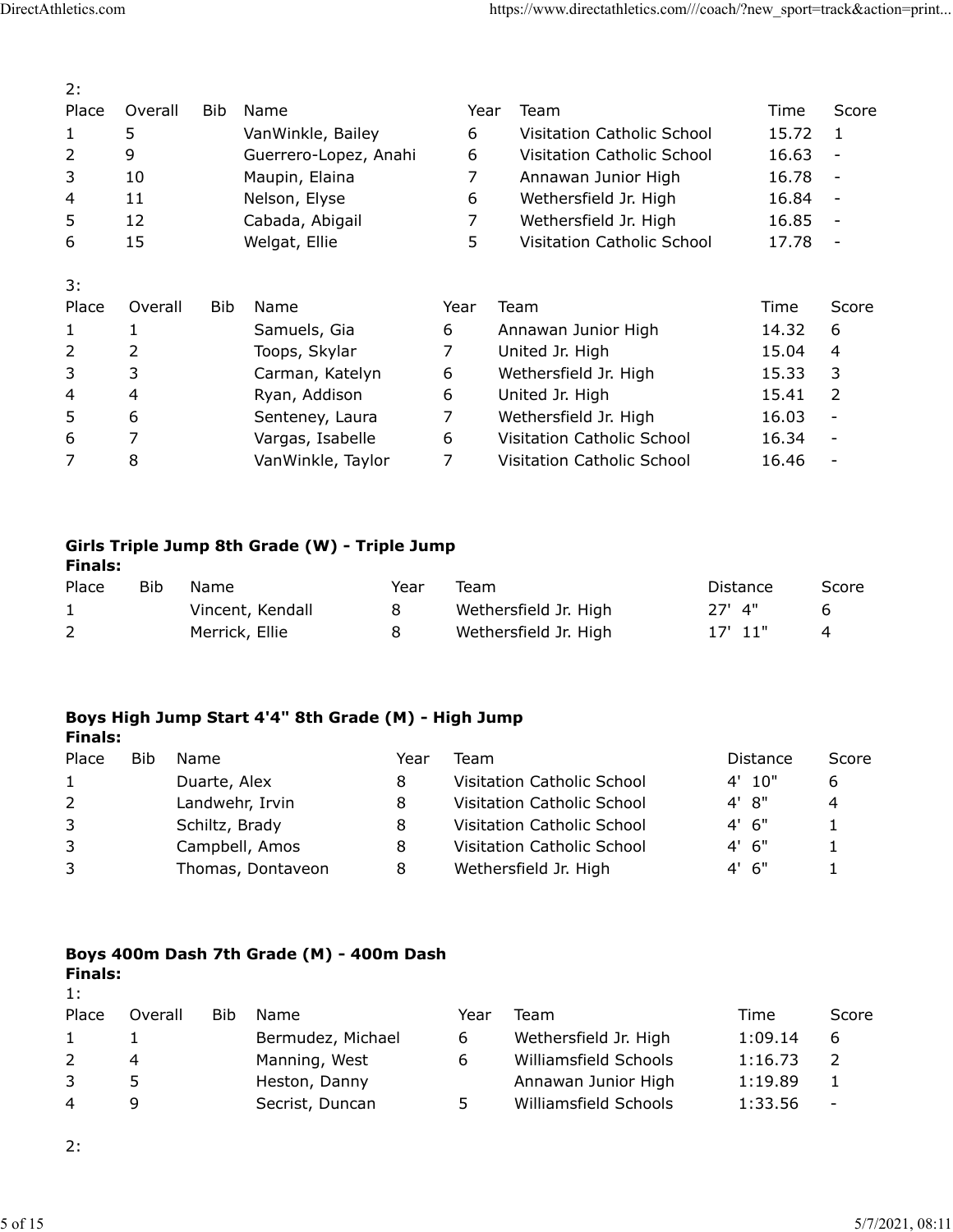| Place          | Overall | Bib | Name            | Year | Team                              | Time    | Score                    |
|----------------|---------|-----|-----------------|------|-----------------------------------|---------|--------------------------|
|                |         |     | Jenks, Nolan    |      | United Jr. High                   | 1:14.06 | 4                        |
| 2              | 3       |     | Horner, Lucas   | 6    | United Jr. High                   | 1:15.26 | 3                        |
| 3              | 6       |     | Garcia, German  |      | Wethersfield Jr. High             | 1:22.34 |                          |
| $\overline{4}$ |         |     | Slover, Leeam   | 6    | <b>Visitation Catholic School</b> | 1:23.26 |                          |
| .5             | 8       |     | Feltner, Noah   |      | Wethersfield Jr. High             | 1:28.96 | $\overline{\phantom{0}}$ |
| 6              | 10      |     | Martinez, Jesus | 6    | <b>Visitation Catholic School</b> | 1:33.74 |                          |

## **Girls 100m Hurdles 8th Grade (W) - 100m Hurdles Finals:** Place Bib Name Year Team Time Score 1 Robinson, Emma 8 United Jr. High 27.19 6

#### **Girls Long Jump 8th Grade (W) - Long Jump Finals:**

| Place          | Bib | <b>Name</b>      | Year | Team                  | <b>Distance</b> | Score                    |
|----------------|-----|------------------|------|-----------------------|-----------------|--------------------------|
| $\mathbf{1}$   |     | VanOpdorp, Bella | 8    | Annawan Junior High   | 13' 9"          | 6                        |
| 2              |     | Manning, Haven   | 8    | Williamsfield Schools | $13'$ 0"        | 4                        |
| 3              |     | Dickens, Alevia  | 8    | Wethersfield Jr. High | 12' 10"         | 3                        |
| $\overline{4}$ |     | Nelson, Emersyn  | 8    | Wethersfield Jr. High | $12'$ 9"        |                          |
| 5              |     | Austin, Emma     | 8    | United Jr. High       | $12'$ 6"        |                          |
| 6              |     | Taylor, Jillian  | 8    | Wethersfield Jr. High | 11' 6.75"       |                          |
| $\overline{7}$ |     | Franklin, Leah   | 8    | Wethersfield Jr. High | $10'$ 4"        | $\overline{\phantom{a}}$ |
| 8              |     | Anderson, Ava    | 8    | United Jr. High       | $10'$ 1"        |                          |

#### **Girls 4 x 100m Relay 7th Grade (W) - 4 x 100m Relay Finals:**

| Place | Team                  | Time    | Score |
|-------|-----------------------|---------|-------|
|       | United Jr. High       | 1:02.28 |       |
|       | Wethersfield Jr. High | 1:05.74 |       |

#### **Girls 200m Dash 7th Grade (W) - 200m Dash Finals:**

| . .          |         |     |                  |      |                            |       |                          |
|--------------|---------|-----|------------------|------|----------------------------|-------|--------------------------|
| Place        | Overall | Bib | Name             | Year | Team                       | Time  | Score                    |
| $\mathbf{1}$ | 6       |     | Campell, Annie   | 6    | Visitation Catholic School | 36.45 | $\overline{\phantom{a}}$ |
| 2            | 8       |     | Gehring, Hannah  | 6    | Williamsfield Schools      | 38.79 | $\overline{\phantom{a}}$ |
| 3            | 10      |     | Doubet, Jessi    | 6    | Williamsfield Schools      | 42.40 | $\overline{\phantom{a}}$ |
| 4            | 11      |     | Rogers, Adrienne | 5    | Williamsfield Schools      | 46.24 | $\overline{\phantom{a}}$ |
| 2:           |         |     |                  |      |                            |       |                          |
| Place        | Overall | Bib | Name             | Year | Team                       | Time  | Score                    |
|              |         |     | Toops, Skylar    |      | United Jr. High            | 32.26 | 6                        |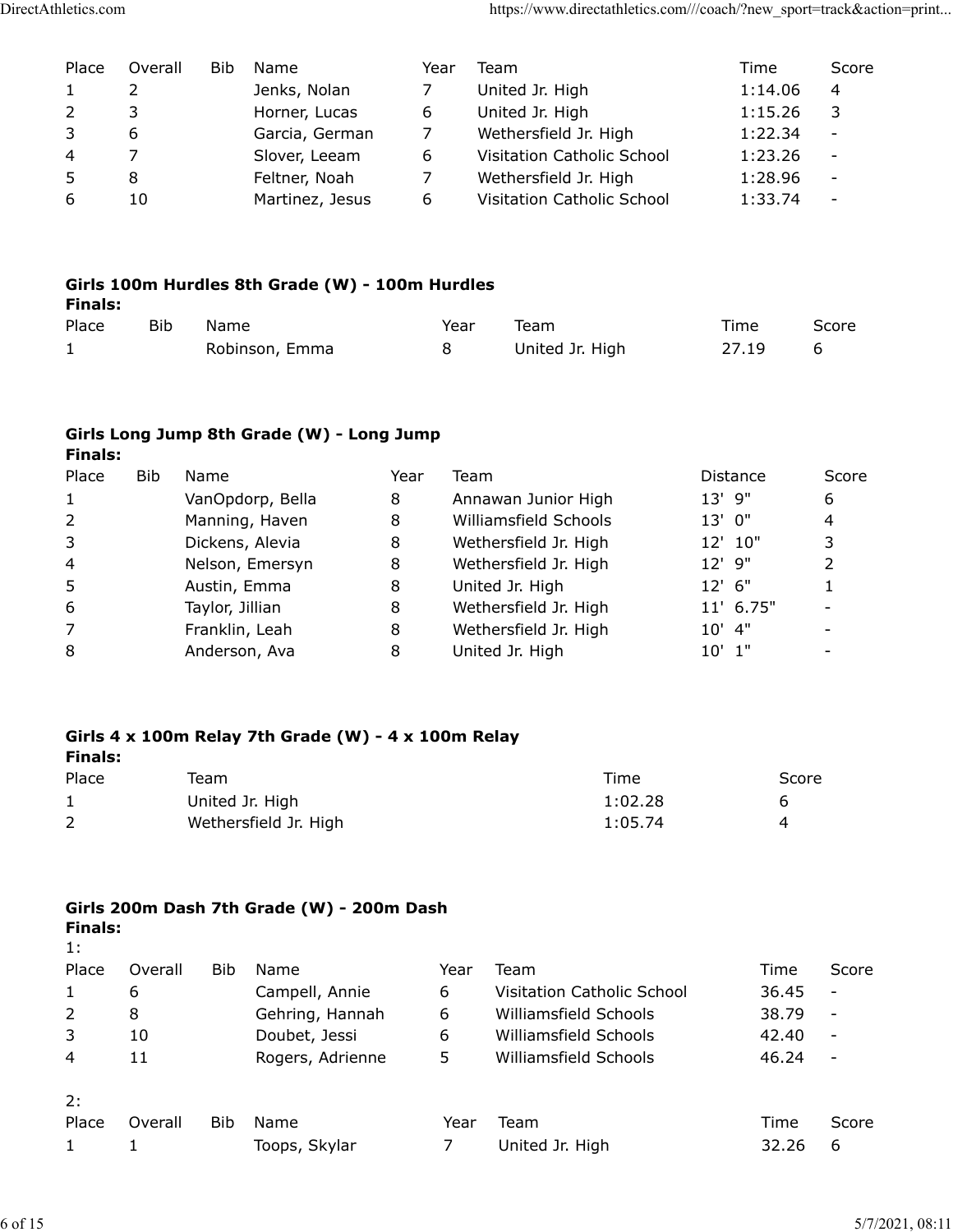| <sup>2</sup>   |   | VanWinkle, Bailey | 6 | Visitation Catholic School | 33.37 | 4      |
|----------------|---|-------------------|---|----------------------------|-------|--------|
| 3              | 3 | Wilson, Alexis    | 6 | Annawan Junior High        | 33.78 |        |
| $\overline{4}$ | 4 | Ryan, Addison     | 6 | United Jr. High            | 34.24 |        |
| .5             | 5 | Clucas, Audrey    | 6 | Visitation Catholic School | 35.37 |        |
| 6              |   | Hayes, Aaliyah    | 6 | Annawan Junior High        | 37.47 | $\sim$ |
|                | q | Looney, Addison   | 7 | Wethersfield Jr. High      | 39.66 |        |

#### **Boys Long Jump 7th Grade (M) - Long Jump Finals:** 1:

| Place          | Overall | Bib        | Name             | Year | Team                       | Distance        | Score |
|----------------|---------|------------|------------------|------|----------------------------|-----------------|-------|
| 1              | 1       |            | Horrie, Devon    | 7    | Wethersfield Jr. High      | $15'$ 9.5"      | 6     |
| $\overline{2}$ | 5       |            | Torres, Jonathon | 7    | Wethersfield Jr. High      | 12' 8"          | 1     |
| 3              | 11      |            | Manning, West    | 6    | Williamsfield Schools      | 11"<br>10'      |       |
| 4              | 12      |            | Secrist, Duncan  | 5    | Williamsfield Schools      | 10"<br>10'      |       |
| 5              | 14      |            | Nichols, Reid    | 5    | Visitation Catholic School | $9'$ $11"$      |       |
| 6              | 15      |            | Lippens, Blake   | 5    | Visitation Catholic School | 4"<br>g'        |       |
| 7              | 15      |            | Barreto, Noah    | 5    | Visitation Catholic School | 9'<br>4"        |       |
| 8              | 17      |            | Rigg, Owen       |      | Williamsfield Schools      | $9'$ $3"$       |       |
| 9              | 18      |            | Barron, Alex     | 5    | Visitation Catholic School | 2"<br>9'        |       |
| 2:             |         |            |                  |      |                            |                 |       |
| Place          | Overall | <b>Bib</b> | Name             | Year | Team                       | <b>Distance</b> | Score |
|                |         |            | Leffler, Ian     |      | United Jr. High            | $14'$ 3"        | 4     |

|                |    | Leffler, Ian      |    | United Jr. High            | $14'$ 3"    |             | 4 |
|----------------|----|-------------------|----|----------------------------|-------------|-------------|---|
| 2              |    | Pullens, Tysean   |    | United Jr. High            | $13'$ 4"    |             | 3 |
| 3              | 4  | Goodley, Cole     | 6  | Annawan Junior High        | $12'$ 9"    |             | 2 |
| $\overline{4}$ | 6  | Miskinis, Parker  |    | Wethersfield Jr. High      | $12'$ $7''$ |             |   |
| .5             |    | Park, Landen      |    | Annawan Junior High        |             | 12' 5.5"    |   |
| 6              | 8  | Bermudez, Michael | 6  | Wethersfield Jr. High      |             | 12' 4.5"    |   |
|                | 9  | Stockdale, Wyatt  | 6  | United Jr. High            |             | $11'$ $11"$ |   |
| 8              | 10 | DeReu, Jaxon      | 5. | Visitation Catholic School | 11' 8''     |             |   |
| 9              | 13 | Garcia, German    |    | Wethersfield Jr. High      |             | 10' 0.5"    |   |

## **Boys 800m Run 7th Grade (M) - 800m Run**

| Place        | Bib | Name            | Year | Team                       | Time    | Score |
|--------------|-----|-----------------|------|----------------------------|---------|-------|
| $\mathbf{1}$ |     | Tinkham, Parker | b    | United Jr. High            | 3:03.01 | 6     |
| 2            |     | Hendrix, Daylon | 6    | Wethersfield Jr. High      | 3:03.57 | 4     |
|              |     | Barreto, Noah   | 5    | Visitation Catholic School | 3:25.21 | 3.    |
| 4            |     | Saathoff, Logan | 6    | United Jr. High            | 3:45.25 |       |

| Boys 4 x 100m Relay 8th Grade (M) - 4 x 100m Relay<br>Finals: |                       |       |       |  |  |  |
|---------------------------------------------------------------|-----------------------|-------|-------|--|--|--|
| Place                                                         | Team                  | Time  | Score |  |  |  |
|                                                               | Wethersfield Jr. High | 56.32 |       |  |  |  |

| ----- |  |  |
|-------|--|--|
|       |  |  |
|       |  |  |
|       |  |  |
|       |  |  |
|       |  |  |
|       |  |  |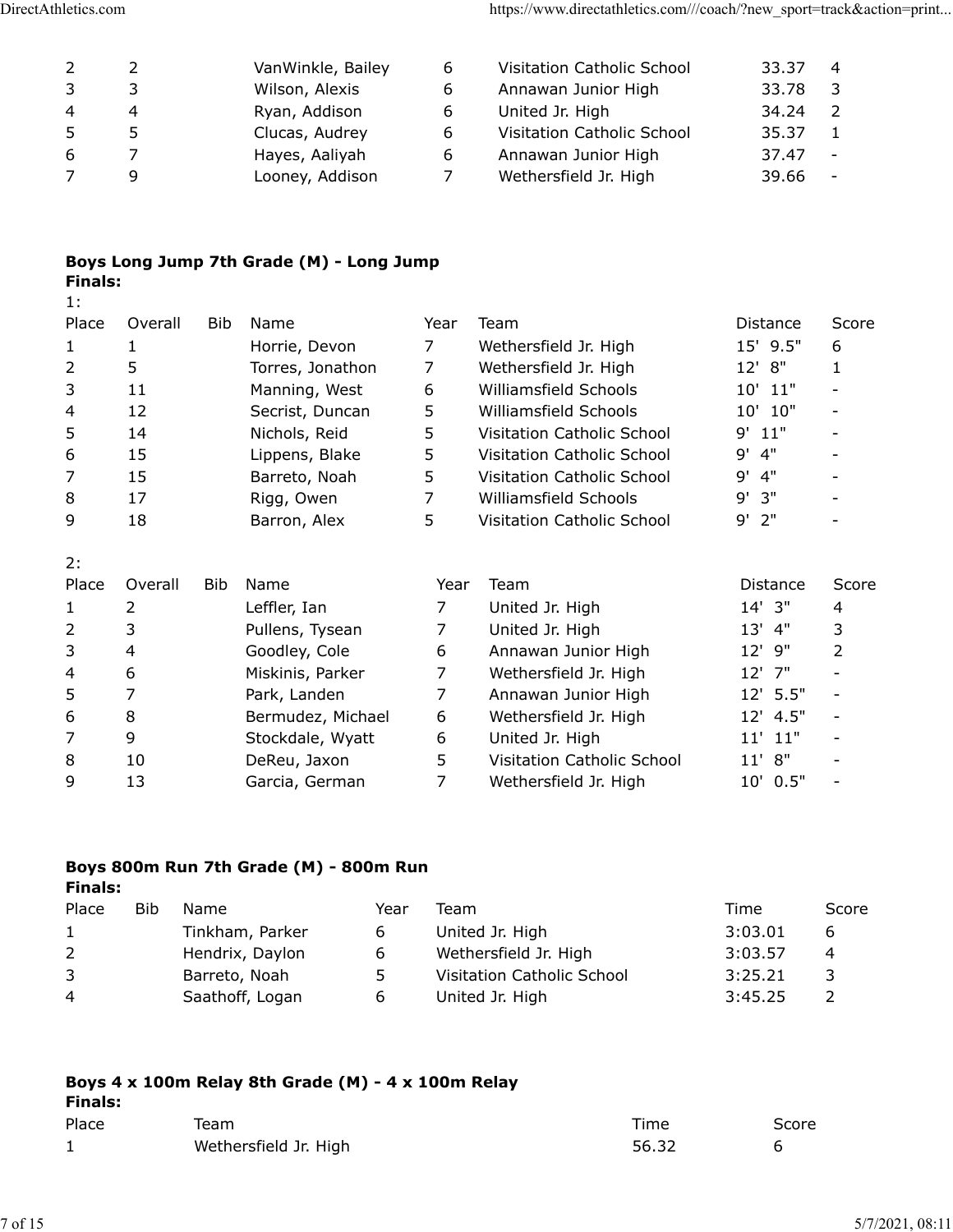### **Boys 100m Dash 8th Grade (M) - 100m Dash Finals:**

| 1:           |         |     |                   |      |                            |       |       |
|--------------|---------|-----|-------------------|------|----------------------------|-------|-------|
| Place        | Overall | Bib | Name              | Year | Team                       | Time  | Score |
| $\mathbf{1}$ | 3       |     | Landwehr, Irvin   | 8    | Visitation Catholic School | 13.93 | 3     |
| 2            | 4       |     | Thomas, Dontaveon | 8    | Wethersfield Jr. High      | 14.43 | 2     |
| 3            | 6       |     | Davis, Brock      | 8    | Williamsfield Schools      | 14.92 |       |
| 4            | 8       |     | Keane, Kellyn     | 8    | Wethersfield Jr. High      | 16.06 |       |
| 2:           |         |     |                   |      |                            |       |       |
| Place        | Overall | Bib | Name              | Year | Team                       | Time  | Score |
| $\mathbf{1}$ | 1       |     | Copeland, Elliott | 8    | United Jr. High            | 13.02 | 6     |
| 2            | 2       |     | Childs, Brody     | 8    | Annawan Junior High        | 13.69 | 4     |
| 3            | 5       |     | Rash, Castin      | 8    | Wethersfield Jr. High      | 14.47 | 1     |
| 4            |         |     | Clark, Zeke       | 8    | United Jr. High            | 15.84 |       |

#### **Boys 110m Hurdles 8th Grade (M) - 110m Hurdles Finals:**

| Place          | <b>Bib</b> | Name              | Year | Team                       | Time  | Score |
|----------------|------------|-------------------|------|----------------------------|-------|-------|
| $\mathbf{1}$   |            | Thomas, Dontaveon | 8    | Wethersfield Jr. High      | 19.41 | 6     |
| 2              |            | Landwehr, Irvin   | 8    | Visitation Catholic School | 20.26 | 4     |
| 3              |            | Welgat, Colson    | 8    | Visitation Catholic School | 20.39 |       |
| $\overline{4}$ |            | Hayburn, Quentin  | 8    | United Jr. High            | 27.56 |       |
| 5              |            | Murphy, jayden    | 8    | United Jr. High            | 29.42 |       |

## **Boys 4 x 200m Relay 8th Grade (M) - 4 x 200m Relay Finals:**

| Place | Team                  | Time    | Score |
|-------|-----------------------|---------|-------|
|       | Wethersfield Jr. High | 2:41.43 |       |

## **Girls Triple Jump 7th Grade (W) - Triple Jump**

**Finals:**

| Place        | <b>Bib</b> | Name            | Year | Team                  | Distance   | Score                    |
|--------------|------------|-----------------|------|-----------------------|------------|--------------------------|
| $\mathbf{1}$ |            | Oliver, Ashley  | b    | Wethersfield Jr. High | 24' 4.5"   | 6                        |
| $\mathbf{2}$ |            | Senteney, Laura |      | Wethersfield Jr. High | $22'$ 1.5" | 4                        |
| 3            |            | Garcia, Gracie  | b    | Wethersfield Jr. High | $18'$ 7"   | $\overline{\phantom{a}}$ |
| 4            |            | Cabada, Abigail |      | Wethersfield Jr. High | $18'$ 3"   | $\overline{\phantom{a}}$ |

| <b>Finals:</b> |     |       | Girls 100m Hurdles 7th Grade (W) - 100m Hurdles |      |      |              |
|----------------|-----|-------|-------------------------------------------------|------|------|--------------|
| Place          | Bib | Name. | Year                                            | Team | Time | <b>Score</b> |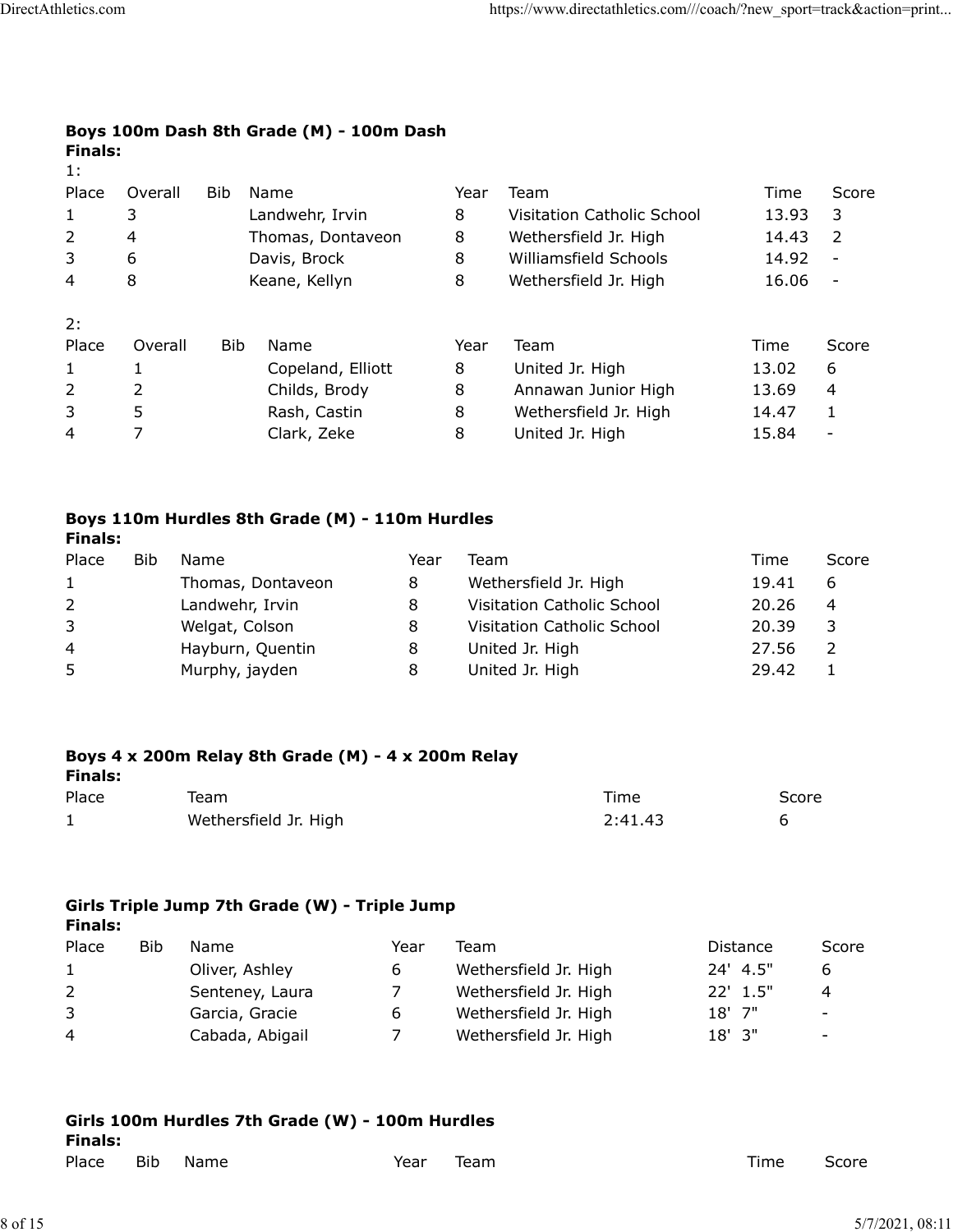| $\mathbf{1}$ | Landwehr, Ava     |   | Visitation Catholic School | 21.20 | 6 |
|--------------|-------------------|---|----------------------------|-------|---|
| 2            | Murray, Reese     |   | United Jr. High            | 22.71 |   |
| 3            | VanWinkle, Taylor |   | Visitation Catholic School | 22.97 |   |
| 4            | Wilson, Alexis    | 6 | Annawan Junior High        | 24.44 |   |
| 5            | Scott, Lana       | 6 | Wethersfield Jr. High      | 25.66 |   |
| 6            | Doubet, Jessi     | 6 | Williamsfield Schools      | 29.13 |   |

#### **Girls 4 x 200m Relay 7th Grade (W) - 4 x 200m Relay Finals:**

| Place | Team.                 | Time    | Score |
|-------|-----------------------|---------|-------|
|       | United Jr. High       | 2:17.55 |       |
|       | Wethersfield Jr. High | 2:19.28 |       |

#### **Girls Shot Put 8th Grade (W) - Shot Put Finals:**

| Place        | Bib | Name           | Year | Team                  | Distance   | Score |
|--------------|-----|----------------|------|-----------------------|------------|-------|
| $\mathbf{1}$ |     | Toops, Rhylyne | 8    | United Jr. High       | $0'$ 6.56" | h     |
| 2            |     | Franklin, Leah | 8    | Wethersfield Jr. High | $0'$ 6.15" | 4     |
| 3            |     | Sierens, Paige | 8    | Annawan Junior High   | $0'$ 5.81" |       |

## **Boys 400m Dash 8th Grade (M) - 400m Dash**

**Finals:**

| Place        | Bib | Name              | Year | Team                       | Time    | Score |
|--------------|-----|-------------------|------|----------------------------|---------|-------|
| $\mathbf{1}$ |     | Duarte, Alex      |      | Visitation Catholic School | 58.34   | ь     |
| 2            |     | Copeland, Elliott | 8    | United Jr. High            | 59.64   | 4     |
| 3            |     | Rash, Castin      | 8    | Wethersfield Jr. High      | 1:06.63 |       |
| 4            |     | Hannam, Landon    | 8    | United Jr. High            | 1:15.75 |       |

#### **Girls 4 x 400m Relay 7th Grade (W) - 4 x 400m Relay Finals:**

| Place | Team                  | Time    | Score |
|-------|-----------------------|---------|-------|
|       | Wethersfield Jr. High | 5:13.49 |       |
|       | United Jr. High       | 5:34.26 |       |

#### **Boys Discus Throw 7th Grade (M) - Discus Throw Finals:**

| Place | Overall | Bib. | Name            | Year | Team                       | <b>Distance</b> | Score                    |
|-------|---------|------|-----------------|------|----------------------------|-----------------|--------------------------|
|       | 5.      |      | Rigg, Owen      |      | Williamsfield Schools      | 57' 7"          |                          |
|       |         |      | DeMay, Ethan    |      | Annawan Junior High        | 57' 0"          | $\overline{\phantom{a}}$ |
|       | 11      |      | Martinez, Jesus | 6    | Visitation Catholic School | 50' 7"          | $\overline{\phantom{a}}$ |
| 4     |         |      | Nichols, Reid   | 5    | Visitation Catholic School | $45'$ $4.5"$    | $\overline{\phantom{a}}$ |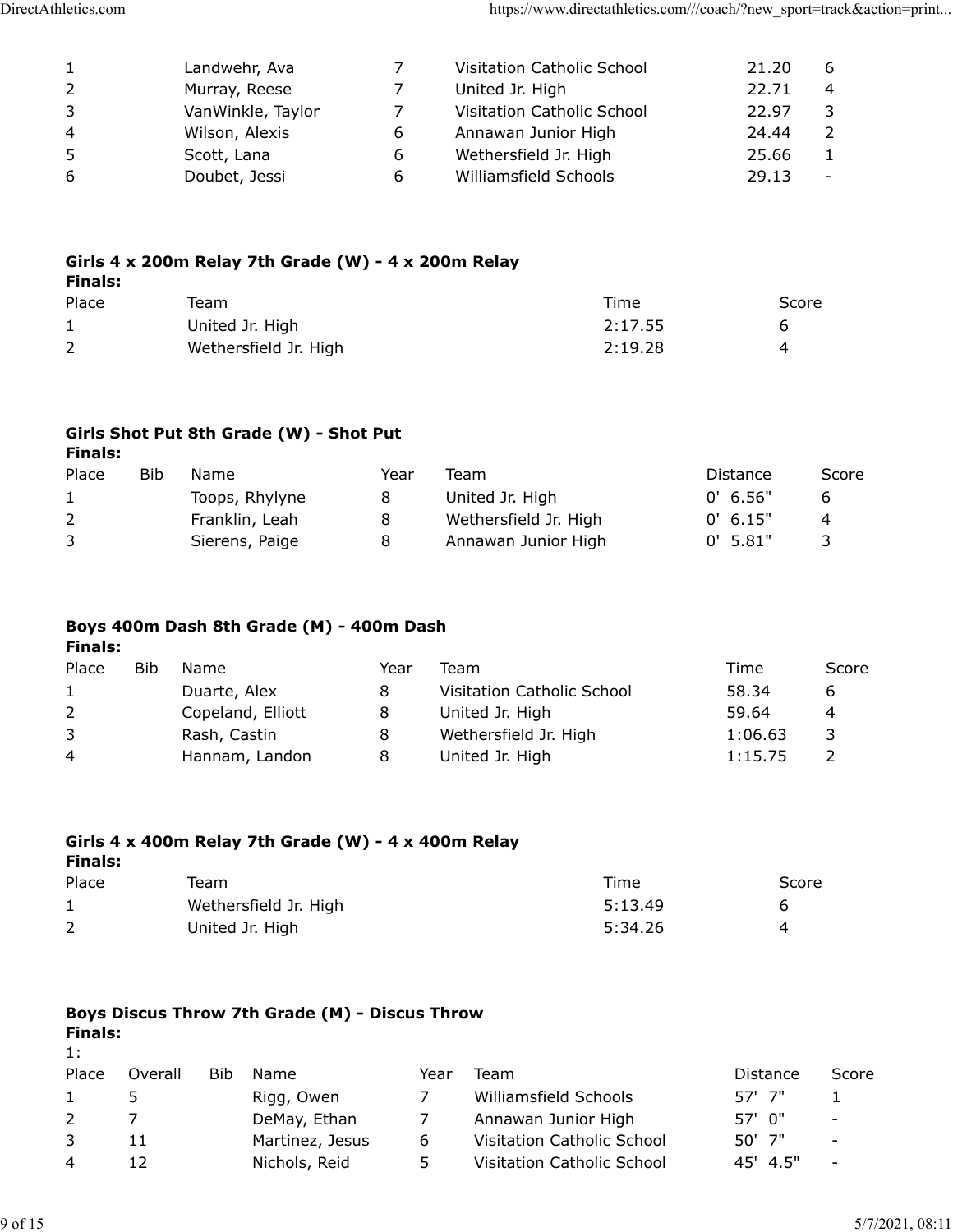| 5     | 14      |            | Rosenow, Ryan       | 7 |      | Annawan Junior High               | 42' 3"   |       |
|-------|---------|------------|---------------------|---|------|-----------------------------------|----------|-------|
| 6     | 15      |            | Garcia, German      |   |      | Wethersfield Jr. High             | 41' 10"  |       |
| 7     | 16      |            | Lopez, Roy          | 5 |      | <b>Visitation Catholic School</b> | 38' 9"   |       |
| 8     | 17      |            | Slover, Leeam       | 6 |      | Visitation Catholic School        | 35' 9"   |       |
| 9     | 18      |            | Barron, Alex        | 5 |      | Visitation Catholic School        | 35' 5"   |       |
| 2:    |         |            |                     |   |      |                                   |          |       |
| Place | Overall | <b>Bib</b> | Name                |   | Year | Team                              | Distance | Score |
| 1     |         |            | Jenks, Nolan        |   | 7    | United Jr. High                   | 76' 0"   | 6     |
| 2     | 2       |            | DeValkeneare, Ayden |   | 7    | Wethersfield Jr. High             | 75' 8"   | 4     |
|       | 3       |            | Bond, Myles         |   | 6    | Wethersfield Jr. High             | 73' 7"   | 3     |
| 4     | 4       |            | Park, Landen        |   |      | Annawan Junior High               | 60' 6"   | 2     |

5 6 Hasten, Jake 6 United Jr. High 57' 6" -6 8 Jermenc, Carson 7 Wethersfield Jr. High 56' 10" -7 9 Specht, Kasen 6 Annawan Junior High 55' 1" -8 10 Boone, Kellan 6 United Jr. High 54' 6" -9 13 Specht, Ryder 6 Annawan Junior High 44' 0" -

| Girls 200m Dash 8th Grade (W) - 200m Dash |  |  |  |
|-------------------------------------------|--|--|--|
| Finals:                                   |  |  |  |

| Place        | <b>Bib</b> | Name             | Year | Team                  | Time  | Score |
|--------------|------------|------------------|------|-----------------------|-------|-------|
| $\mathbf{1}$ |            | Austin, Emma     | 8    | United Jr. High       | 29.79 | 6     |
| 2            |            | VanOpdorp, Bella | 8    | Annawan Junior High   | 31.23 | 4     |
| 3            |            | Hasten, Jacey    | 8    | United Jr. High       | 32.23 |       |
| 4            |            | Dickens, Alevia  | 8    | Wethersfield Jr. High | 33.06 |       |

#### **Girls Long Jump 7th Grade (W) - Long Jump Finals:** 1:

| .     |         |      |                 |      |                            |            |                          |
|-------|---------|------|-----------------|------|----------------------------|------------|--------------------------|
| Place | Overall | Bib. | Name            | Year | Team                       | Distance   | Score                    |
|       |         |      | Gehring, Hannah | 6    | Williamsfield Schools      | $10'$ 7.5" |                          |
|       |         |      | Hayes, Aaliyah  | 6    | Annawan Junior High        | $10'$ 4"   | $\overline{\phantom{a}}$ |
|       | 11      |      | Welgat, Ellie   | 5.   | Visitation Catholic School | $9'$ 5.5"  | $\overline{\phantom{a}}$ |
| 4     |         |      | Ingle, Adley    | 6    | Williamsfield Schools      | $8'$ 1"    |                          |

| Place        | Overall | Bib. | Name                  | Year | <b>Team</b>                | <b>Distance</b> | Score         |
|--------------|---------|------|-----------------------|------|----------------------------|-----------------|---------------|
| $\mathbf{1}$ |         |      | Jones, Tyra           |      | Annawan Junior High        | $14'$ 1"        | 6             |
| 2.           |         |      | Vargas, Isabelle      | 6    | Visitation Catholic School | $11'$ 5"        | 4             |
| 3            |         |      | VanWinkle, Bailey     | 6    | Visitation Catholic School | $11'$ 4.5"      | 3             |
| 4            | 4       |      | Nelson, Natalie       |      | Wethersfield Jr. High      | 10' 8.75"       | $\mathcal{L}$ |
| 5            |         |      | Guerrero-Lopez, Anahi | 6    | Visitation Catholic School | 10' 7.75"       |               |
| 6.           | 8       |      | Paxton, Charlotte     | 5    | Visitation Catholic School | $10'$ 3"        |               |
| 7            | 8       |      | Oliver, Megan         |      | Wethersfield Jr. High      | 10' 3"          |               |
| 8            | 10      |      | Hall, Callie          | 6    | United Jr. High            | $9'$ 6.5"       |               |
|              |         |      |                       |      |                            |                 |               |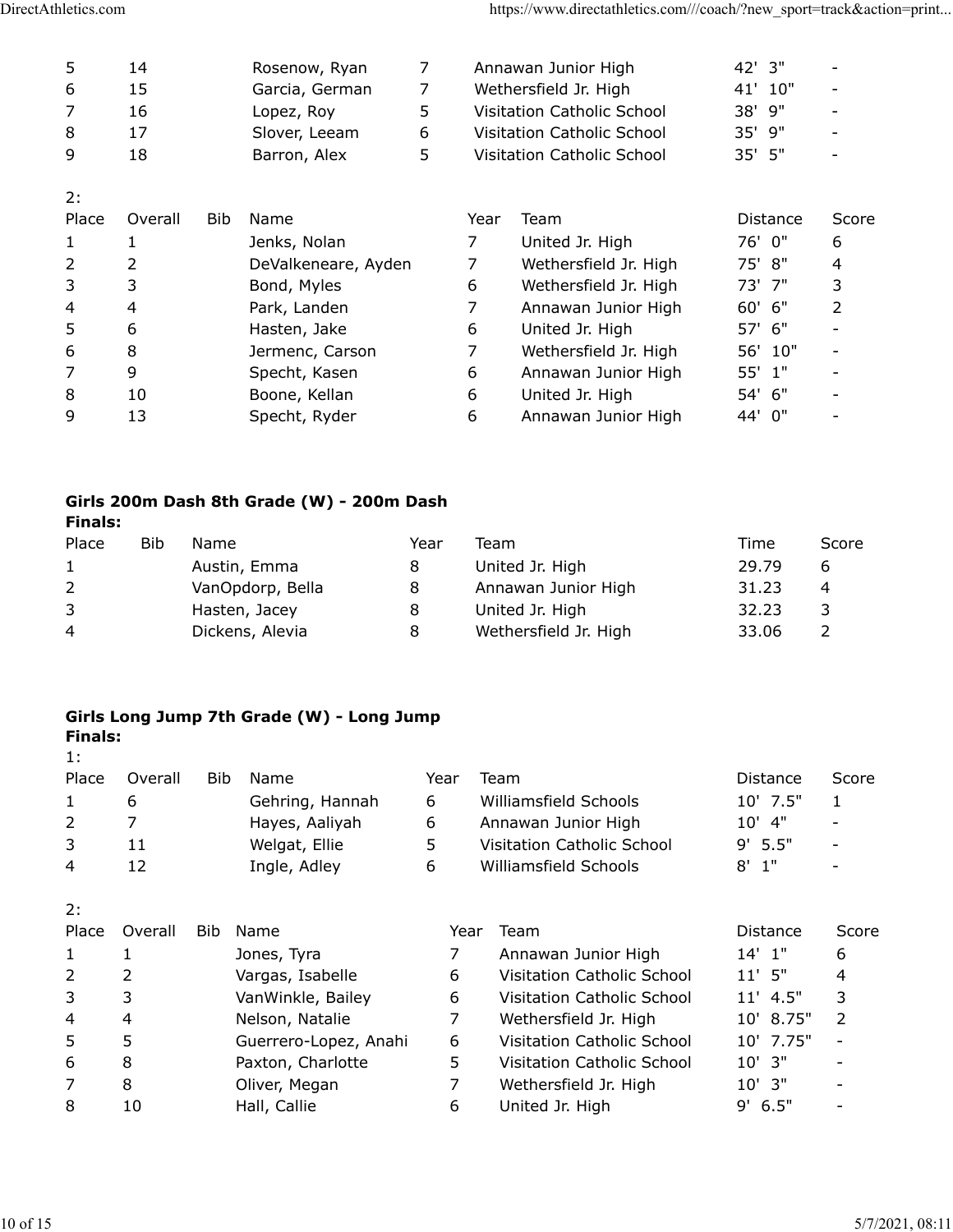## **Boys 200m Dash 7th Grade (M) - 200m Dash Finals:**

| 1:             |         |      |                       |      |                                   |       |                          |
|----------------|---------|------|-----------------------|------|-----------------------------------|-------|--------------------------|
| Place          | Overall | Bib. | Name                  |      | Year<br><b>Team</b>               | Time  | Score                    |
| 1              | 8       |      | Manning, West         | 6    | Williamsfield Schools             | 35.68 |                          |
| $\overline{2}$ | 9       |      | Barron, Alex          | 5    | Visitation Catholic School        | 37.70 |                          |
| 3              | 10      |      | Secrist, Duncan       | 5    | Williamsfield Schools             | 39.37 |                          |
| 4              | 11      |      | Jones-MItchell, Kadyn | 6    | Williamsfield Schools             | 42.70 |                          |
| 5              | 12      |      | Heberer, Kegan        |      | Wethersfield Jr. High             | 43.22 | $\overline{\phantom{a}}$ |
| 6              | 13      |      | Stevenson, Liam       | 5    | Visitation Catholic School        | 47.41 |                          |
| 2:             |         |      |                       |      |                                   |       |                          |
| Place          | Overall | Bib  | Name                  | Year | Team                              | Time  | Score                    |
| 1              | 1       |      | Thurston, Nic         | 7    | Annawan Junior High               | 27.70 | 6                        |
| $\overline{2}$ | 2       |      | Horrie, Devon         | 7    | Wethersfield Jr. High             | 28.04 | 4                        |
| 3              | 3       |      | Ryan, Kelton          | 7    | United Jr. High                   | 29.06 | 3                        |
| 4              | 4       |      | Landwehr, Irvin       | 8    | <b>Visitation Catholic School</b> | 29.31 | 2                        |
| 5              | 5       |      | Cairns, Jayden        | 7    | United Jr. High                   | 32.14 | $\mathbf{1}$             |
|                |         |      |                       |      |                                   |       |                          |
| 6              | 6       |      | DeReu, Jaxon          | 5    | Visitation Catholic School        | 34.36 |                          |
| 7              | 7       |      | DeMay, Ethan          | 7    | Annawan Junior High               | 34.72 |                          |

#### **Boys Long Jump 8th Grade (M) - Long Jump Finals:**

| Place          | Bib | Name              | Year | Team                              | <b>Distance</b> | Score |
|----------------|-----|-------------------|------|-----------------------------------|-----------------|-------|
| 1              |     | Duarte, Alex      | 8    | Visitation Catholic School        | -4"<br>16'      | 5.    |
| $\mathbf{1}$   |     | Copeland, Elliott | 8    | United Jr. High                   | $16'$ 4"        |       |
| 3              |     | Shrum, Karson     | 8    | Annawan Junior High               | $15'$ 4"        | 3.    |
| $\overline{4}$ |     | Rumbold, Riley    | 8    | Wethersfield Jr. High             | 14' 10.5"       |       |
| 5              |     | Welgat, Colson    | 8    | Visitation Catholic School        | $13'$ 7.5"      |       |
| 6              |     | Campbell, Amos    | 8    | <b>Visitation Catholic School</b> | $13'$ $1''$     |       |
| 7              |     | Schiltz, Brady    | 8    | <b>Visitation Catholic School</b> | $12'$ 5"        |       |
| 8              |     | Davis, Brock      | 8    | Williamsfield Schools             | $11'$ $11''$    |       |
|                |     |                   |      |                                   |                 |       |

### **Boys 100m Dash 7th Grade (M) - 100m Dash Finals:**

| 1:           |         |            |                       |      |                                   |       |                          |
|--------------|---------|------------|-----------------------|------|-----------------------------------|-------|--------------------------|
| Place        | Overall | <b>Bib</b> | Name                  | Year | Team                              | Time  | Score                    |
| $\mathbf{1}$ | 8       |            | Secrist, Duncan       | 5    | Williamsfield Schools             | 17.38 | $\qquad \qquad -$        |
| 2            | 12      |            | Bond, Myles           | 6    | Wethersfield Jr. High             | 18.48 | $\overline{\phantom{a}}$ |
| 3            | 13      |            | Heberer, Kegan        |      | Wethersfield Jr. High             | 18.54 | $\overline{\phantom{a}}$ |
|              |         |            |                       |      |                                   |       |                          |
| 2:           |         |            |                       |      |                                   |       |                          |
| Place        | Overall | <b>Bib</b> | Name                  | Year | Team                              | Time  | Score                    |
|              | 6       |            | Manning, West         | 6    | Williamsfield Schools             | 16.26 |                          |
| 2            | 9       |            | Jones-MItchell, Kadyn | 6    | Williamsfield Schools             | 17.55 | $\overline{\phantom{0}}$ |
| 3            | 10      |            | Lippens, Blake        | 5    | <b>Visitation Catholic School</b> | 17.69 | $\overline{\phantom{0}}$ |
|              |         |            |                       |      |                                   |       |                          |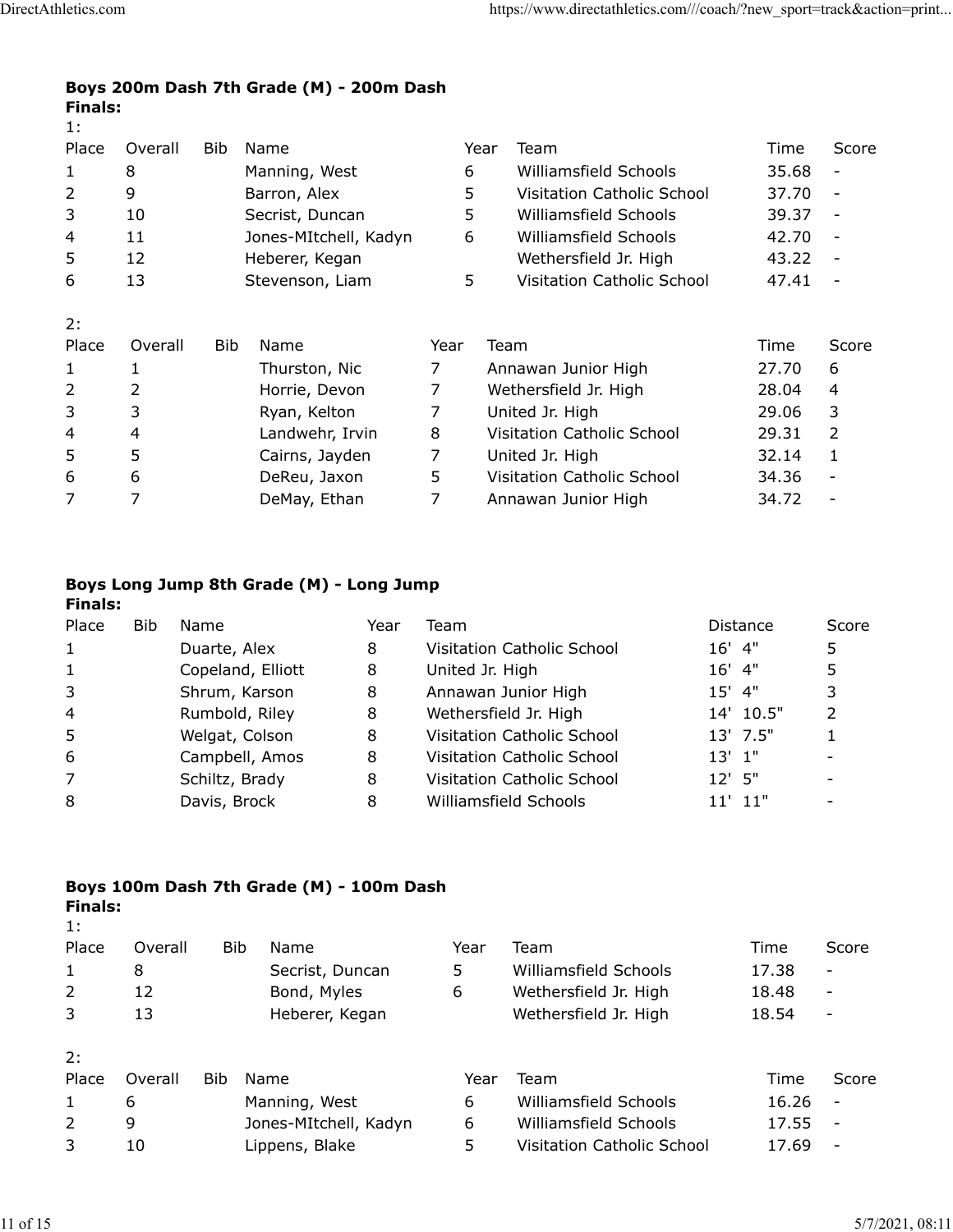| $\overline{4}$<br>5<br>6<br>7 | 14<br>15<br>16<br>17 |            | Stevenson, Liam<br>Seiden, Layne<br>Lopez, Roy<br>Rigg, Owen | 5<br>6<br>5 | Visitation Catholic School<br>Wethersfield Jr. High<br>Visitation Catholic School<br>Williamsfield Schools | 19.08<br>19.14<br>20.32<br>21.07 |               |
|-------------------------------|----------------------|------------|--------------------------------------------------------------|-------------|------------------------------------------------------------------------------------------------------------|----------------------------------|---------------|
| 3:                            |                      |            |                                                              |             |                                                                                                            |                                  |               |
| Place                         | Overall              | <b>Bib</b> | Name                                                         | Year        | Team                                                                                                       | Time                             | Score         |
| $\mathbf{1}$                  |                      |            | Horrie, Devon                                                |             | Wethersfield Jr. High                                                                                      | 13.42                            | 6             |
| 2                             | 2                    |            | Thurston, Nic                                                |             | Annawan Junior High                                                                                        | 13.55                            | 4             |
| 3                             | 3                    |            | Ryan, Kelton                                                 |             | United Jr. High                                                                                            | 13.71                            | 3             |
| $\overline{4}$                | 4                    |            | Leffler, Ian                                                 |             | United Jr. High                                                                                            | 13.86                            | $\mathcal{L}$ |
| 5                             | 5                    |            | Bermudez, Michael                                            | 6           | Wethersfield Jr. High                                                                                      | 14.94                            |               |
| 6                             | 7                    |            | DeReu, Jaxon                                                 | 5           | Visitation Catholic School                                                                                 | 16.61                            |               |
| 7                             | 11                   |            | Cepeda-Lopez, Oscar                                          | 6           | Wethersfield Jr. High                                                                                      | 18.28                            |               |

#### **Boys Triple Jump 7th Grade (M) - Triple Jump Finals:**

| Place | Bib | <b>Name</b>     | Year | Team                  | Distance   | Score |
|-------|-----|-----------------|------|-----------------------|------------|-------|
|       |     | Galbraith, Kruz |      | Wethersfield Jr. High | - 24' - 4" |       |
|       |     | Moore, Matthew  |      | Wethersfield Jr. High | 14' 4"     |       |

## **Boys 4 x 100m Relay 7th Grade (M) - 4 x 100m Relay**

| Team | Time                                     | Score |
|------|------------------------------------------|-------|
|      | 55.67                                    | 6     |
|      | 56.07                                    | 4     |
|      | Wethersfield Jr. High<br>United Jr. High |       |

# **Girls 800m Run 8th Grade (W) - 800m Run**

| <b>Finals:</b> |
|----------------|
|----------------|

| Place | Bib | Name           | Year | Team                  | Time    | Score |
|-------|-----|----------------|------|-----------------------|---------|-------|
|       |     | Manning, Haven |      | Williamsfield Schools | 3:01.21 |       |

#### **Boys 200m Dash 8th Grade (M) - 200m Dash Finals:**

| 1:             |         |     |                   |      |                       |       |                          |
|----------------|---------|-----|-------------------|------|-----------------------|-------|--------------------------|
| Place          | Overall | Bib | Name              | Year | Team                  | Time  | Score                    |
| 1              | 6       |     | Davis, Brock      | 8    | Williamsfield Schools | 31.14 | $\overline{\phantom{m}}$ |
| $\overline{2}$ |         |     | Clark, Zeke       | 8    | United Jr. High       | 32.47 | $\overline{\phantom{a}}$ |
| $\mathbf{3}$   | 8       |     | Keane, Kellyn     | 8    | Wethersfield Jr. High | 33.85 | $\qquad \qquad -$        |
| 2:             |         |     |                   |      |                       |       |                          |
| Place          | Overall | Bib | Name              | Year | Team                  | Time  | Score                    |
|                |         |     | Copeland, Elliott | 8    | United Jr. High       | 27.73 | 6                        |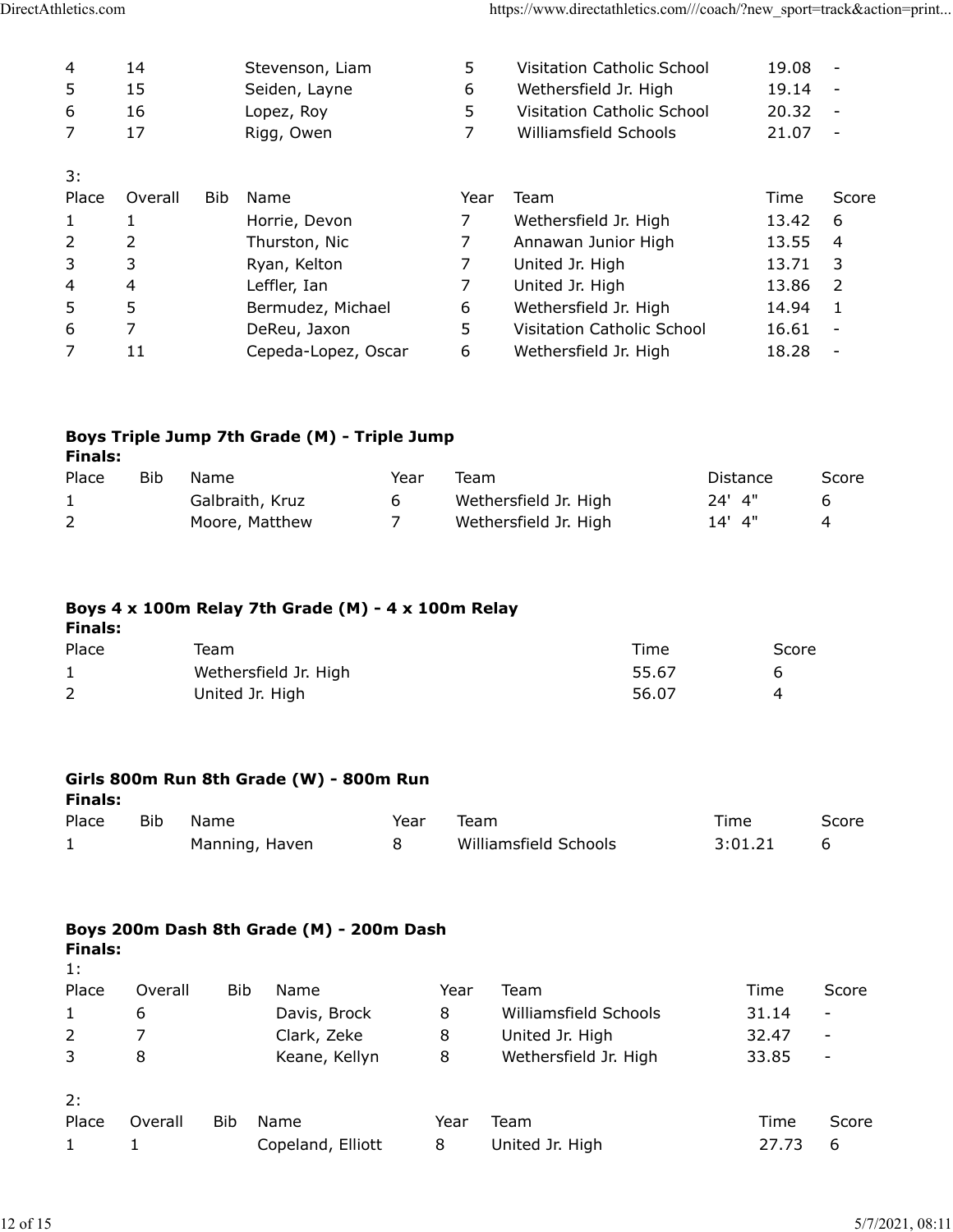| $\mathbf{Z}$ |             | Childs, Brody    | 8 | Annawan Junior High        | 27.93 4 |  |
|--------------|-------------|------------------|---|----------------------------|---------|--|
|              | - 3 -       | Ketelsen, Dillon | 8 | Annawan Junior High        | 29.36 3 |  |
| 4            | $\mathbf 4$ | Schiltz, Brady   | 8 | Visitation Catholic School | 29.59 2 |  |
| 5            |             | Campbell, Amos   | 8 | Visitation Catholic School | 30.93 1 |  |

#### **Boys Shot Put 8th Grade (M) - Shot Put Finals:**

| Place        | Bib | Name             | Year | Team                              | Distance     | Score |
|--------------|-----|------------------|------|-----------------------------------|--------------|-------|
| $\mathbf{1}$ |     | Heitzler, Brady  | 8    | Annawan Junior High               | 10.4"<br>0'  | 6     |
| 2            |     | Duarte, Alex     | 8    | <b>Visitation Catholic School</b> | 10.3"<br>0'  | 4     |
| 3            |     | Rodriguez, Chris | 8    | United Jr. High                   | 10.29"<br>0' | 3     |
| 4            |     | Higbee, Kenneth  | 8    | United Jr. High                   | 9.17"<br>0'  |       |
| 5            |     | Schiltz, Brady   | 8    | <b>Visitation Catholic School</b> | $0'$ 8.67"   |       |
| 6            |     | Hayburn, Quentin | 8    | United Jr. High                   | $0'$ 8.31"   |       |
| 7            |     | Davis, Logan     | 8    | Annawan Junior High               | 8.07"<br>0'  |       |
| 8            |     | Earley, Alec     | 8    | Annawan Junior High               | $0'$ 7.87"   |       |
| 9            |     | Forrest, Trapper | 8    | Wethersfield Jr. High             | 6.1"<br>0'   |       |
|              |     |                  |      |                                   |              |       |

#### **Boys Discus Throw 8th Grade (M) - Discus Throw Finals:**

| Place          | <b>Bib</b> | Name             | Year | Team                  | <b>Distance</b> | Score |
|----------------|------------|------------------|------|-----------------------|-----------------|-------|
| $\mathbf{1}$   |            | Heitzler, Brady  | 8    | Annawan Junior High   | 109' 2"         | 6     |
| $\overline{2}$ |            | Rodriguez, Chris | 8    | United Jr. High       | 95' 8"          | 4     |
| $\mathbf{3}$   |            | Davis, Logan     | 8    | Annawan Junior High   | 86' 7"          |       |
| $\overline{4}$ |            | Raymond, Trent   | 8    | United Jr. High       | 78' 5"          |       |
| 5              |            | Higbee, Kenneth  | 8    | United Jr. High       | 76' 9"          |       |
| 6              |            | Davis, Brock     | 8    | Williamsfield Schools | 59' 9"          |       |
| 7              |            | Forrest, Trapper | 8    | Wethersfield Jr. High | 49' 5"          |       |

## **Girls 400m Dash 8th Grade (W) - 400m Dash**

| <b>Finals:</b> |     |                |      |                       |         |       |
|----------------|-----|----------------|------|-----------------------|---------|-------|
| Place          | Bib | Name           | Year | Team                  | Time    | Score |
| $\mathbf{1}$   |     | Manning, Haven |      | Williamsfield Schools | 1:13.82 | 6     |
| 2              |     | Penn, Alayna   |      | United Jr. High       | 1:24.30 | 4     |
| 3              |     | Anderson, Ava  |      | United Jr. High       | 1:26.06 |       |

#### **Boys 4 x 200m Relay 7th Grade (M) - 4 x 200m Relay Finals:**

| Team                  | Time    | Score |
|-----------------------|---------|-------|
| United Jr. High       | 2:09.76 |       |
| Wethersfield Jr. High | 2:12.65 |       |
|                       |         |       |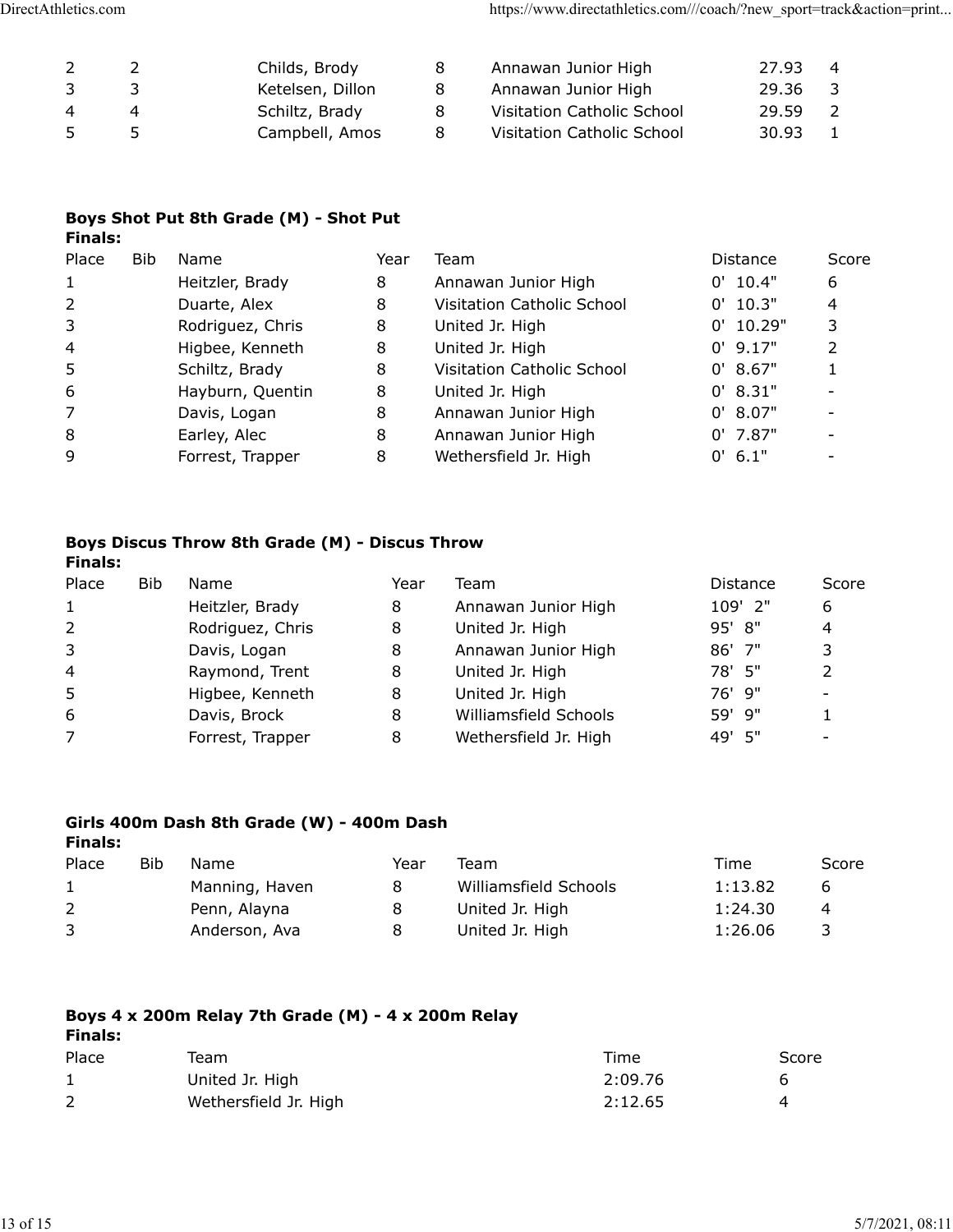#### **Girls 800m Run 7th Grade (W) - 800m Run Finals:**

| Place          | <b>Bib</b> | Name              | Year | Team                              | Time    | Score |
|----------------|------------|-------------------|------|-----------------------------------|---------|-------|
| $\mathbf{1}$   |            | Rodriguez, Leslie | 6    | United Jr. High                   | 3:05.09 | 6     |
| $2^{\circ}$    |            | Feik, Taylor      |      | United Jr. High                   | 3:18.28 | 4     |
| 3              |            | Landwehr, Ava     |      | Visitation Catholic School        | 3:18.40 | 3     |
| $\overline{4}$ |            | Schiltz, Brooklyn |      | Visitation Catholic School        | 3:19.45 | 2     |
| 5              |            | Scott, Lana       | 6    | Wethersfield Jr. High             | 3:26.32 |       |
| 6              |            | Welgat, Ellie     | 5.   | Visitation Catholic School        | 3:30.94 |       |
| 7              |            | Martinez, Natalia | 5.   | <b>Visitation Catholic School</b> | 3:39.10 |       |
|                |            |                   |      |                                   |         |       |

### **Boys High Jump Start 3'10" 7th Grade (M) - High Jump Finals:**

| Place | Bib | Name            | Year | Team            | Distance | Score |
|-------|-----|-----------------|------|-----------------|----------|-------|
|       |     | Ryan, Kelton    |      | United Jr. High | 4' 2"    |       |
| 2     |     | Pullens, Tysean |      | United Jr. High | $3'$ 11" |       |

#### **Boys 1600m Run 7th Grade (M) - 1,600m Run Finals:**

| Place        | <b>Bib</b> | Name            | Year | Team                       | Time    | Score |
|--------------|------------|-----------------|------|----------------------------|---------|-------|
| $\mathbf{1}$ |            | Hendrix, Daylon | 6    | Wethersfield Jr. High      | 6:46.42 | 6     |
| 2            |            | Barreto, Noah   |      | Visitation Catholic School | 7:13.43 | 4     |
| 3            |            | Saathoff, Logan | b    | United Jr. High            | 7:19.76 |       |
| 4            |            | Moore, Matthew  |      | Wethersfield Jr. High      | 7:40.37 |       |
| 5            |            | Boone, Kellan   |      | United Jr. High            | 7:43.07 |       |
|              |            |                 |      |                            |         |       |

#### **Girls Shot Put 7th Grade (W) - Shot Put Finals:**

| Place | Bib | Name                  | Year | Team                              | <b>Distance</b> | Score |
|-------|-----|-----------------------|------|-----------------------------------|-----------------|-------|
| 1     |     | Peart, Wavelynn       |      | Wethersfield Jr. High             | $0'$ 6.36"      | 6     |
| 2     |     | Oliver, Ashley        | 6    | Wethersfield Jr. High             | 6.2"<br>0'      | 4     |
| 3     |     | Maupin, Elaina        |      | Annawan Junior High               | $0'$ 5.73"      | 3     |
| 4     |     | VanWinkle, Taylor     |      | Visitation Catholic School        | $0'$ 5.64"      | 2     |
| 5     |     | Oliver, Megan         |      | Wethersfield Jr. High             | $0'$ 5.38"      |       |
| 6     |     | Campell, Annie        | 6    | Visitation Catholic School        | $0'$ 5.3"       |       |
| 7     |     | Hinton, Elizabeth     |      | United Jr. High                   | $0'$ 5"         |       |
| 8     |     | Schiltz, Brooklyn     |      | <b>Visitation Catholic School</b> | $0'$ 4.96"      |       |
| 9     |     | Guerrero-Lopez, Anahi | 6    | Visitation Catholic School        | 4.82"<br>0'     |       |
| 10    |     | Martinez, Natalia     | 5    | Visitation Catholic School        | $0'$ 3.76"      |       |

| Boys 800m Run 8th Grade (M) - 800m Run<br>Finals: |     |      |      |  |      |  |  |  |      |       |
|---------------------------------------------------|-----|------|------|--|------|--|--|--|------|-------|
| Place                                             | Bib | Name | Year |  | Team |  |  |  | Time | Score |